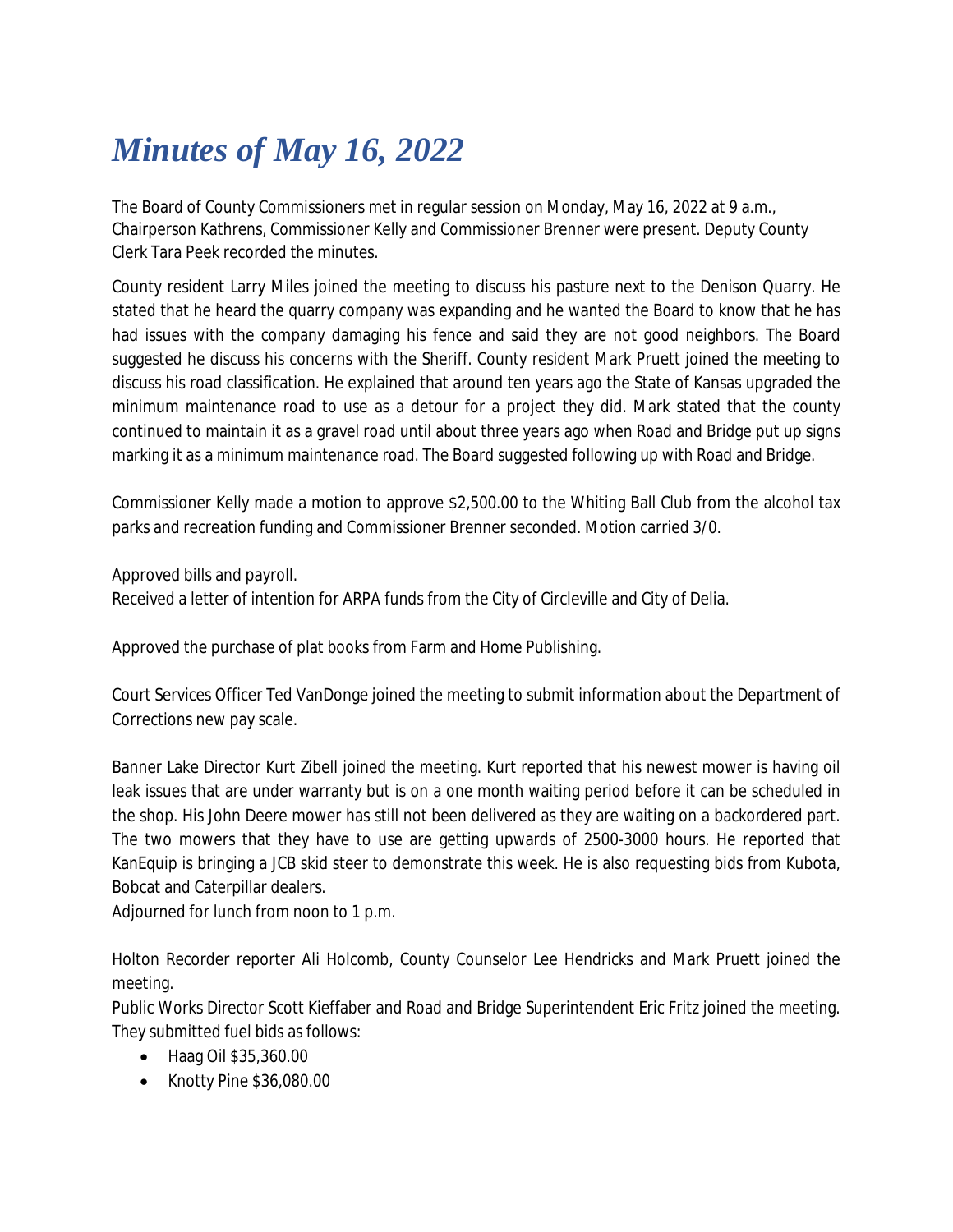Commissioner Kelly made a motion to approve the Haag Oil bid for \$35,360.00 and Commissioner Brenner seconded. Motion carried 3/0. Scott reported that the Denison Quarry has increased its rock price by .80 cents per ton. Dust control on 134 Road from W to Y is complete. They have ordered 4 bags of material to dust control 3 miles on T Road and the lake's roads. They have completed the road rocking on 278 Road. Scott reported that they are running low on 15 and 18 inch pipes so Terry is gathering bids. They plan to purchase 25 each to have in stock and will use .4% sales tax funds. U4 Road is very muddy so they are getting rock hauled to take care of it. The bridge on I Road is about a week out from beginning the concrete work. Scott reported that the GMC % ton truck will be delivered later this week. They reported that the asphalt pricing is about \$73.00 per ton and they will need about \$10,000.00 worth. Chairperson Kathrens suggested use of the patching machine for minor issues. Commissioner Brenner inquired about the bridge on 198th Road and Eric reported the concern had been completed.

County Appraiser Kate Immenschuh joined the meeting and gave an overview of the recent zoning and appeals board issues. She submitted an amendment to the zoning regulations that modified A1. Commissioner Brenner made a motion to approve Resolution 2022-09 Amending the Zoning Regulations and Commissioner Kelly seconded. Motion carried 3/0. Commissioner Kelly made a motion to approve Resolution 2022-10 Zoning Change from A1 to A2 and Commissioner Brenner seconded. Motion carried 3/0. Commissioner Brenner reported a zoning issue to Kate regarding the use of a camper as a dwelling.

Sharon Spiker joined the meeting to request the Board declare May 27<sup>th</sup> as Poppy Day in Jackson County. The red poppies are worn as a symbol of remembrance to the servicemembers and hope for the sacrifices made for the country's freedom. Commissioner Kelly made a motion to approve Resolution 2022-11 Poppy Proclamation and Commissioner Brenner seconded. Motion carried 3/0.

At 1:48 p.m. Commissioner Brenner made a motion to enter into executive session to discuss nonelected personnel with Lee Hendricks and Commissioner Kelly seconded. Motion carried 3/0. Session extended and reopened at 2:30 p.m.

Department heads Treasurer Linda Gerhardt, Sheriff Tim Morse, Appraiser Kate Immenshuh, Public Works Director Scott Kieffaber, ROD Tammy Moulden, Youth Services Director Brooke Smith, County Clerk Kathy Mick and Undersheriff Darrel Chapman joined the meeting. Linda requested that the county seek a new postage machine and stated that her office is collecting taxes. Tammy asked if there were any ARPA funds remaining for a large online scan project for her office. The Board stated they would review her request once presented. Sheriff Morse discussed new employees in training and difficulties getting backordered parts needed for vehicle repairs. Kate stated her office was certifying values and wrapping up the tax year. Brooke will be entering into a lease agreement for a satellite office in Wamego for the 2<sup>nd</sup> Judicial District beginning July 1. Kathy reported that the auditor will be coming on June 3<sup>rd</sup>, the deadlines for filing for the election are June 1st for the county and June 10<sup>th</sup> for the State, she is waiting for utility values before she can certify values for the budget year. Scott also reported the difficulty in getting parts and equipment. Commissioner Brenner gave an update on the Friends of Banner Creek Reservoir community building project, county roads, the process for filling County Attorney Shawna Miller's position, courtroom remodel and the addition to the community corrections program on the fourth floor. Commissioner Brenner wanted to remind everyone to slow down on the county roads. He stated that the Road and Bridge department has had their traffic counter out on roads and Scott added that in a 24 hour period some of the roads were getting 250 vehicles and half were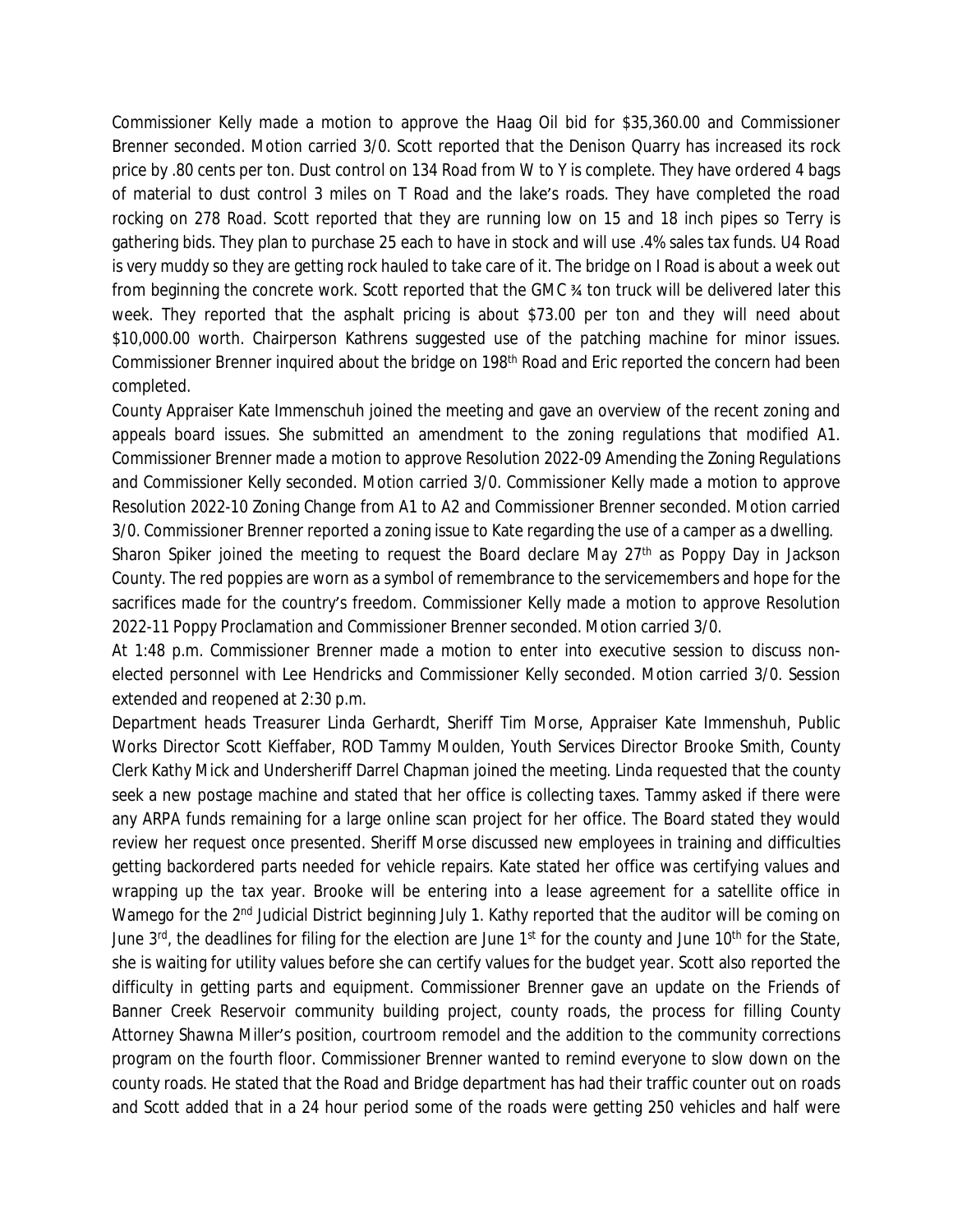speeding. Tammy and Linda suggested that the new trash trailers be marked as such since they look the same as the recycling ones and also moved to a less populated area of the lake for less odor to the campers.

County Counselor Lee Hendricks gave an update on the upcoming summary judgement court case and discussed a haul route resolution.

At 3:20 p.m. Commissioner Kelly made a motion to enter into executive session for attorney client privilege with Lee Hendricks, Kathy Mick and Tara Peek present. Commissioner Brenner seconded and motion carried 3/0. Session reopened at 3:30 p.m. No action taken.

Emergency Medical Services bids were submitted as follows:

- Techs, Inc. \$497,712.96 annual fee (one 24/7 truck and a second truck 64 hours per week)
- Global Medical Response \$350,000.00 annual fee (one 24/7 truck and a second truck 60 hours per week)
- Global Medical Response \$420,000.00 annual fee (one 24/7 truck and a second truck 84 hours per week)
- Global Medical Response \$605,000.00 annual fee (one 24/7 truck and a second truck 84 hours per week plus a Paramedic quick response SUV)
- Global Medical Response \$525,000.00 annual fee (two 24/7 trucks)

No action taken on the bids.

County Clerk Kathy Mick discussed the budget process and Commissioner Kelly discussed the pay plan study offered through HR Partners to seek options to restructure the county's plan.

Commissioner Brenner made a motion to approve \$500.00 to the Hoyt Fire District for their fireworks display in July and Commissioner Kelly seconded. Motion carried 3/0.

Commissioner Brenner made a motion to approve the May 2<sup>nd</sup> and May 9<sup>th</sup> minutes as written and Commissioner Kelly seconded. Motion carried 3/0.

At 4:21 p.m. Commissioner Kelly made a motion to enter into executive session for attorney client privilege with Lee Hendricks and Commissioner Brenner seconded. Motion carried 3/0. Session reopened at 4:28 p.m. No action taken.

Approved an Emergency Vehicle Designation application for Jacob Wareham.

Approved Change Orders 2021-195 through 198 and 2021-186 and 2021-191.

| Department    | Name               | From              | To               | Reason          | Date       |
|---------------|--------------------|-------------------|------------------|-----------------|------------|
|               |                    |                   |                  |                 |            |
| Attorney      | Kaitlyn Ramirez    | $$15.79$ per hour |                  | Resignation     | 05/10/2022 |
| Attorney      | Korey Sawyer       | \$17.89 per hour  | \$18.39 per hour | Promotion       | 05/10/2022 |
| Attorney      | Denise Sweet       | \$17.89 per hour  | \$18.39 per hour | Promotion       | 05/10/2022 |
| Road<br>and   | Jason Meggison     | \$16.64 per hour  | \$17.17 per hour | Introductory    | 05/10/2022 |
| <b>Bridge</b> |                    |                   |                  | period complete |            |
| Road<br>and   | <b>Tylor Nioce</b> | \$16.64 per hour  | \$17.17 per hour | Introductory    | 05/10/2022 |
| <b>Bridge</b> |                    |                   |                  | period complete |            |

Signed the following payroll change notices: